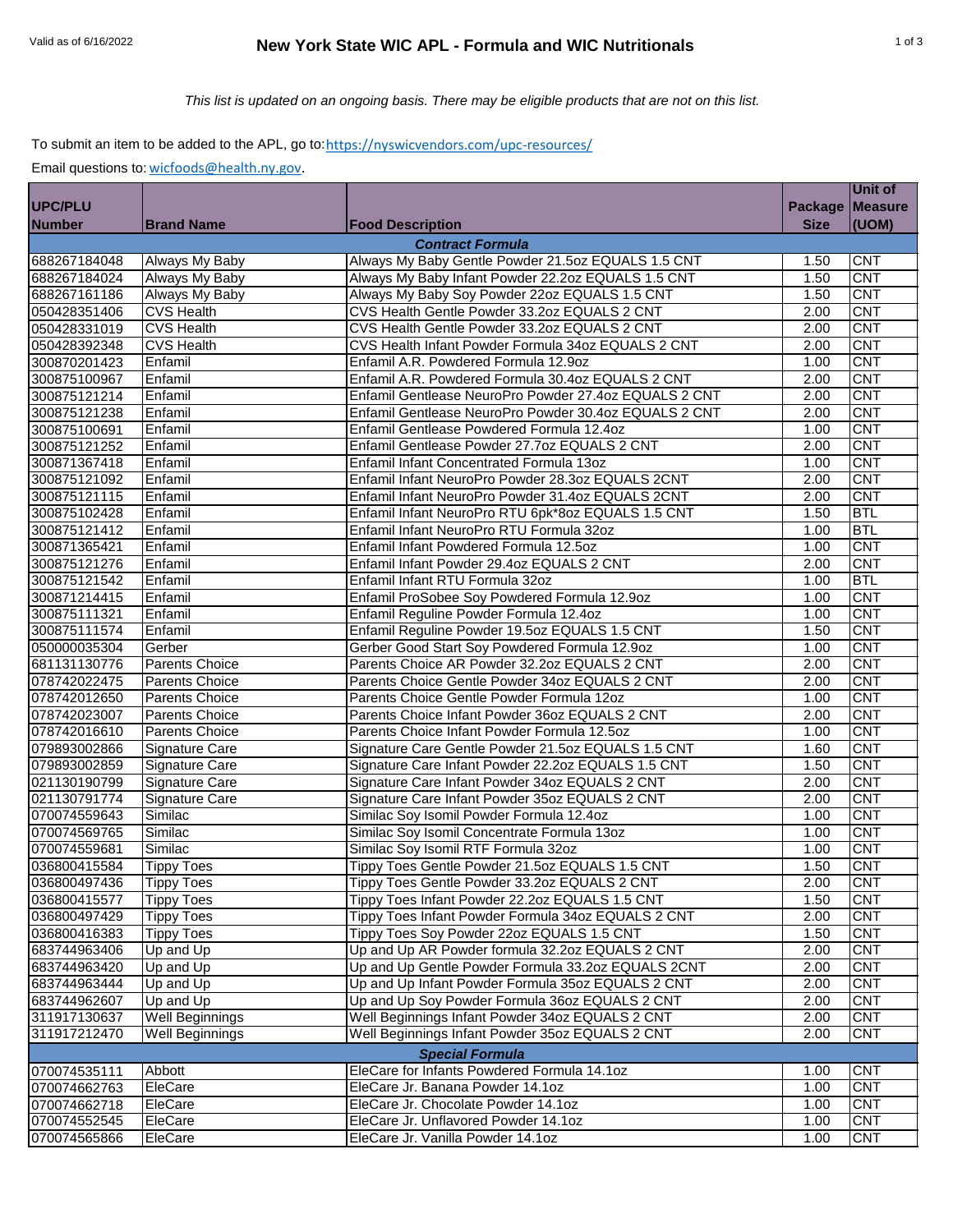## To submit an item to be added to the APL, go to:<u>https://nyswicvendors.com/upc-resources/</u>

Email questions to: [wicfoods@health.ny.gov.](mailto:wicfoods@health.ny.gov)

|               |                          |                                                            |                   | Unit of    |
|---------------|--------------------------|------------------------------------------------------------|-------------------|------------|
| UPC/PLU       |                          |                                                            | Package   Measure |            |
| <b>Number</b> | <b>Brand Name</b>        | <b>Food Description</b>                                    | <b>Size</b>       | (UOM)      |
| 300875122082  | Enfamil                  | Enfamil NeuroPro EnfaCare Powder Formula 13.6oz            | 1.00              | <b>CNT</b> |
| 300870498014  | Enfamil                  | Enfamil Nutramigen Concentrated Formula 13oz               | 1.00              | <b>CNT</b> |
| 300875122228  | Enfamil                  | Enfamil Nutramigen Powder Probiotic LGG 27.8oz EQUALS 2CNT | 2.00              | <b>CNT</b> |
| 300871239418  | Enfamil                  | Enfamil Nutramigen Powder With Enflora LGG 12.6oz          | 1.00              | <b>CNT</b> |
| 300875115640  | Enfamil                  | Enfamil Nutramigen RTU Formula 32oz                        | 1.00              | <b>CNT</b> |
| 300870367013  | Enfamil                  | Enfamil Pregestimil Powdered Formula 16oz                  | 1.00              | <b>CNT</b> |
| 300875105252  | Enfaport                 | Enfaport RTU Formula 6pk*6oz                               | 1.00              | <b>PCK</b> |
| 749735025956  | Neocate                  | Neocate Infant DHA ARA Powdered Formula 14.1oz             | 1.00              | <b>CNT</b> |
| 749735014363  | Neocate                  | Neocate Syneo Infant Powdered Formula 14.1oz               | 1.00              | <b>CNT</b> |
| 070074511214  | Abbott                   | Phenex 1 Powder 14.1oz                                     | 1.00              | <b>CNT</b> |
| 070074670539  | Abbott                   | Phenex 1 Powder 14.1oz                                     | 1.00              | <b>CNT</b> |
| 070074647128  | Similac                  | Similac Alimentum Powdered Formula 12.1oz                  | 1.00              | <b>CNT</b> |
| 070074575131  | Similac                  | Similac Alimentum RTU Formula 32oz                         | 1.00              | <b>CNT</b> |
| 070074574318  | Similac                  | Similac Neosure Powdered Formula 13.1oz                    | 1.00              | <b>CNT</b> |
|               |                          |                                                            |                   |            |
| 070074574561  | Similac                  | Similac Neosure RTU Formula 32oz                           | 1.00              | <b>CNT</b> |
| 070074608501  | Similac                  | Similac PM 60 40 Powdered Formula 14.1oz                   | 1.00              | <b>CNT</b> |
|               |                          | <b>WIC Nutritionals</b>                                    |                   |            |
| 041679940662  | <b>Boost</b>             | Boost High Protein Chocolate Drink 6pk*8oz                 | 1.00              | <b>PCK</b> |
| 041679944660  | <b>Boost</b>             | Boost High Protein Strawberry Drink 6pk*8oz                | 1.00              | <b>PCK</b> |
| 041679941669  | <b>Boost</b>             | Boost High Protein Vanilla Drink 6pk*8oz                   | 1.00              | <b>PCK</b> |
| 043900335209  | <b>Boost</b>             | Boost Kid Essentials Chocolate 8oz                         | 1.00              | <b>CNT</b> |
| 043900335308  | <b>Boost</b>             | Boost Kid Essentials Strawberry 8oz                        | 1.00              | <b>CNT</b> |
| 043900335117  | <b>Boost</b>             | Boost Kid Essentials Vanilla 8oz                           | 1.00              | <b>CNT</b> |
| 041679675663  | <b>Boost</b>             | Boost Original Chocolate 6pk*8oz                           | 1.00              | <b>PCK</b> |
| 041679676660  | Boost                    | Boost Original Strawberry 6pk*8oz                          | 1.00              | <b>PCK</b> |
| 041679674666  | <b>Boost</b>             | Boost Original Vanilla 6pk*8oz                             | 1.00              | <b>PCK</b> |
| 683744350091  | <b>Bright Beginnings</b> | Bright Beginnings Soy Drink Vanilla 6pk*8oz                | 1.00              | <b>PCK</b> |
| 683744964342  | <b>Bright Beginnings</b> | Bright Beginnings Soy Drink Vanilla 6pk*8oz                | 1.00              | <b>PCK</b> |
| 070074517858  | Ensure                   | Ensure Nutrition Shake Butter Pecan 6pk*8oz                | 1.00              | <b>PCK</b> |
| 070074407012  | Ensure                   | Ensure Nutrition Shake Chocolate 6pk*8oz                   | 1.00              | <b>PCK</b> |
| 070074560168  | Ensure                   | Ensure Nutrition Shake Coffee Latte 6pk*8oz                | 1.00              | <b>PCK</b> |
| 070074538075  | Ensure                   | Ensure Nutrition Shake Dark Chocolate 6pk*8oz              | 1.00              | <b>PCK</b> |
| 070074641225  | Ensure                   | Ensure Nutrition Shake Light Chocolate 6pk*8oz             | 1.00              | <b>PCK</b> |
| 070074641249  | Ensure                   | Ensure Nutrition Shake Light Vanilla 6pk*8oz               | 1.00              | <b>PCK</b> |
| 070074407050  | Ensure                   | Ensure Nutrition Shake Strawberry 6pk*8oz                  | 1.00              | <b>PCK</b> |
| 070074407111  | Ensure                   | Ensure Nutrition Shake Vanilla 6pk*8oz                     | 1.00              | <b>PCK</b> |
| 070074517872  | Ensure                   | Ensure Plus Nutrition Shake Butter Pecan 6pk*8oz           | 1.00              | <b>PCK</b> |
| 070074407029  | Ensure                   | Ensure Plus Nutrition Shake Chocolate 6pk*8oz              | 1.00              | <b>PCK</b> |
| 070074538105  | Ensure                   | Ensure Plus Nutrition Shake Dark Chocolate 6pk*8oz         | 1.00              | <b>PCK</b> |
| 070074407180  | Ensure                   | Ensure Plus Nutrition Shake Strawberry 6pk*8oz             | 1.00              | <b>PCK</b> |
| 070074407074  | Ensure                   | Ensure Plus Nutrition Shake Vanilla 6pk*8oz                | 1.00              | <b>PCK</b> |
| 041679365038  | Nestle                   | MCT Oil RTU 32oz                                           | 1.00              | <b>CNT</b> |
| 749735026908  | Neocate                  | Neocate Junior Chocolate Flavored Powder 14.1oz            | 1.00              | <b>CNT</b> |
| 749735064566  | Neocate                  | Neocate Junior Strawberry Flavored Powder 14.1oz           | 1.00              | <b>CNT</b> |
| 749735021248  | Neocate                  | Neocate Junior Tropical Flavored Powder 14.1oz             | 1.00              | <b>CNT</b> |
|               | Neocate                  |                                                            |                   | <b>CNT</b> |
| 749735017906  |                          | Neocate Junior Unflavored Original Powder 14.1oz           | 1.00              |            |
| 749735029121  | Neocate                  | Neocate Junior Unflavored Powder 14.1oz                    | 1.00              | <b>CNT</b> |
| 749735006276  | Neocate                  | Neocate Junior Vanilla Flavored Powder 14.1oz              | 1.00              | <b>CNT</b> |
| 070074580531  | Pediasure                | Pediasure Banana Cream 6pk*8oz                             | 1.00              | <b>PCK</b> |
| 070074538198  | Pediasure                | Pediasure Berry 6pk*8oz                                    | 1.00              | <b>PCK</b> |
| 070074580593  | Pediasure                | Pediasure Chocolate 6pk*8oz                                | 1.00              | <b>PCK</b> |
| 070074518053  | Pediasure                | Pediasure Enteral Vanilla 8oz                              | 1.00              | <b>BTL</b> |
| 070074674025  | PediaSure                | PediaSure Enteral Vanilla 8oz                              | 1.00              | <b>BTL</b> |
| 070074518077  | Pediasure                | Pediasure Enteral With Fiber Vanilla 8oz                   | 1.00              | <b>BTL</b> |
| 070074674049  | PediaSure                | PediaSure Enteral with Fiber Vanilla 8oz                   | 1.00              | <b>BTL</b> |
| 070074669205  | PediaSure                | PediaSure Smores 6pk*8oz                                   | 1.00              | <b>PCK</b> |
| 070074580562  | Pediasure                | Pediasure Strawberry 6pk*8oz                               | 1.00              | <b>PCK</b> |